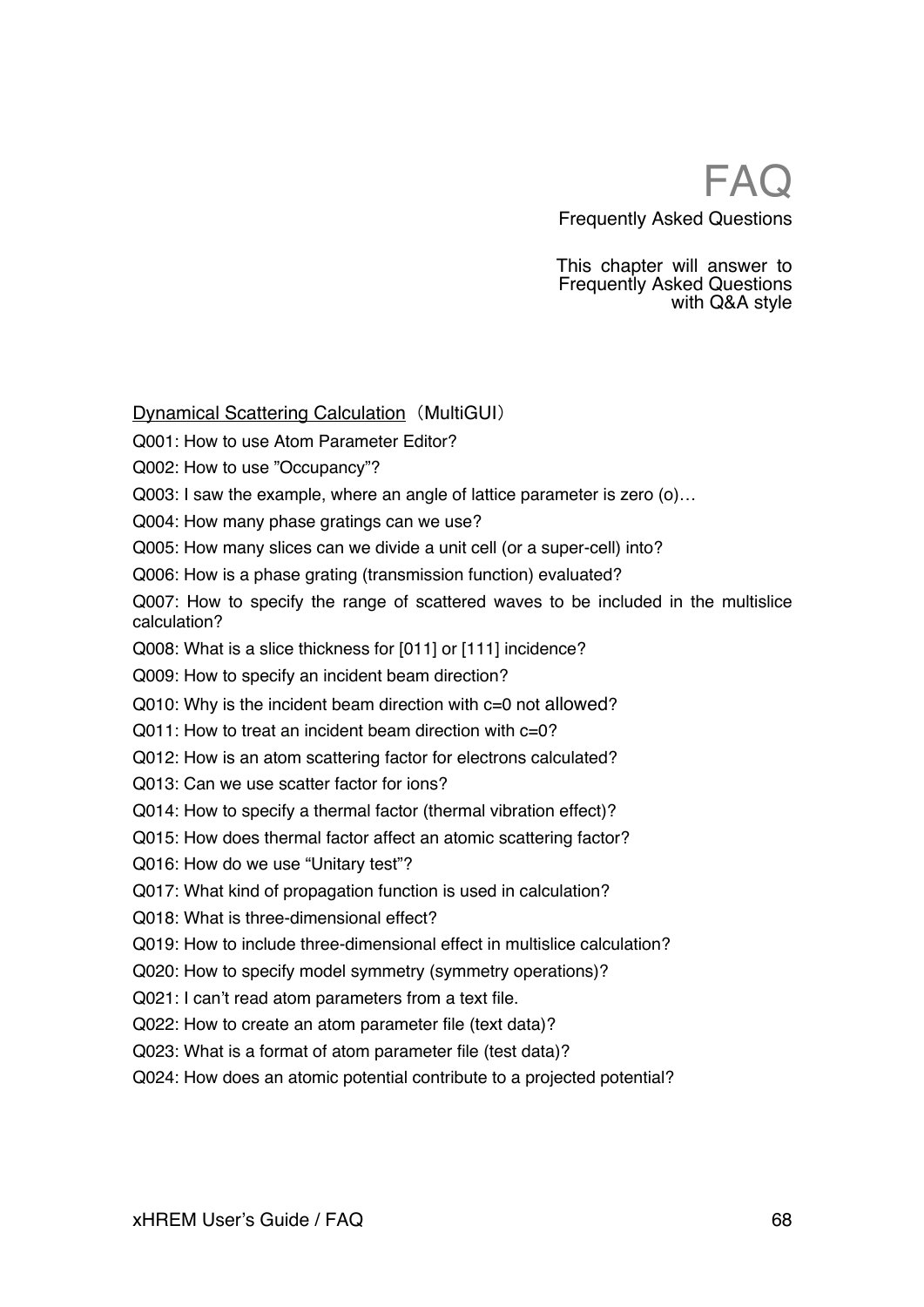# Image Calculation (ImageGUI)

Q101: My image does not show any contrast.

Q102: Let me know the differences between Simulation Modes.

Q103: When I select "First Order (Envelope)" from Simulation Mode, I can get a correct image, but not with "Second order (TCC)".

# Dynamical Scattering Amplitude Output (DFOutGUI)

Q201: Why is a reflection specified using only two indexes? How can we relate these indexes to a normal three-index system?

Q202: How is the phase displayed?

## CBED Extension

Q301: High angle area is not displayed. Q302: Does HOLZ lines appear under the projection approximation? Q303: Can we calculate a Large-angle CBED (LACBED, Tanaka pattern)? Q304: How can we improve HOLZ line accuracy?

### STEM Extension

Q401: An output from STEM image does not seem to represent a model structure

Q402: How to select a super-cell size?

Q403: Computation becomes extremely slow, when a model size becomes large.

Q404: What is a range to be included for scattering calculation? Does this range depend on the model size?

Q405: What is a strategy to shorten computation time?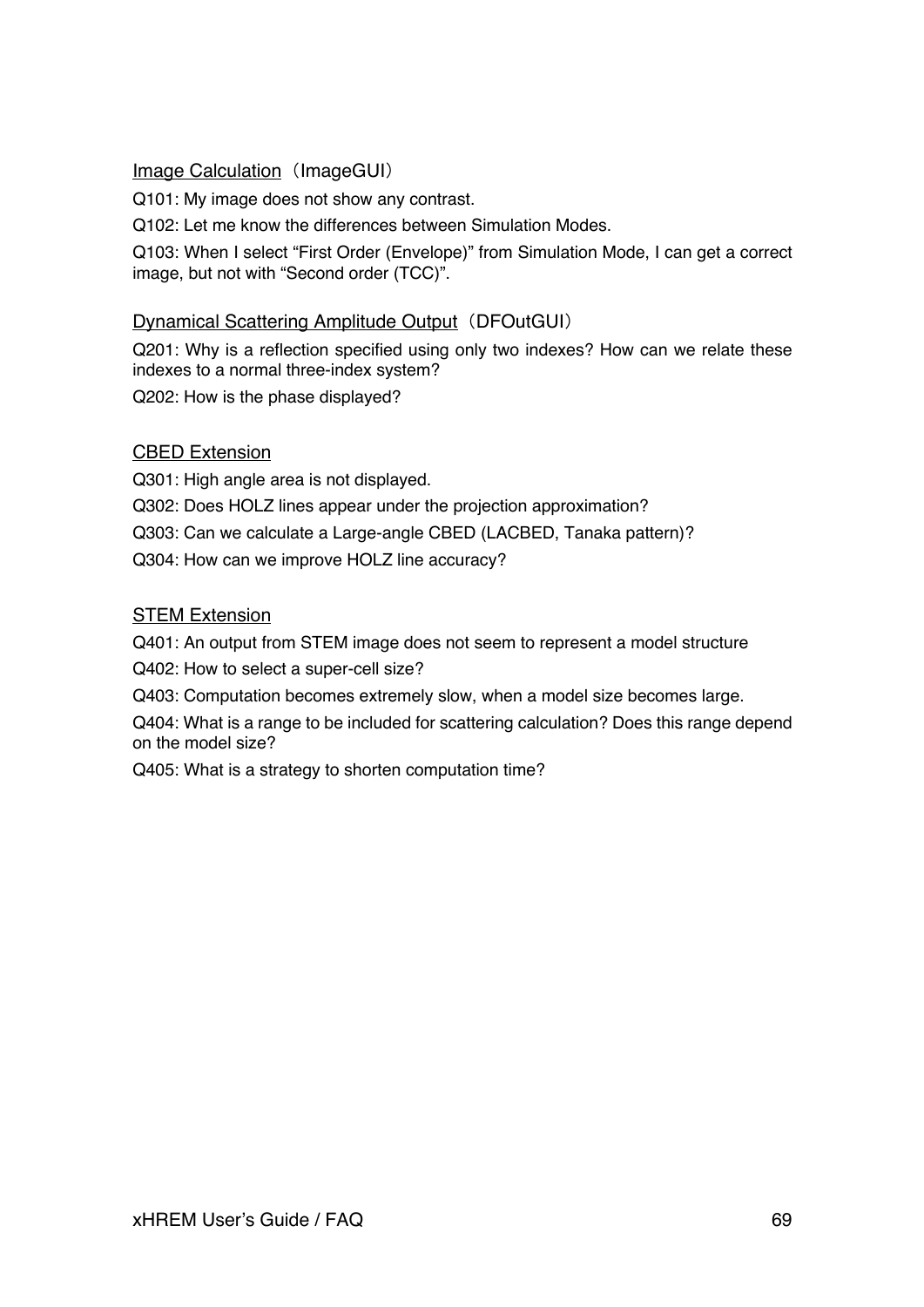# Dynamical Scattering Calculation (MultiGUI)



How to use Atom Parameter Editor?

 $A<sup>1.</sup>$  Click "Edit" button from Atom Parameters pane. Then, the following "Atom Parameter Editor" window will appear. In this example, the parameters for two atoms are already registered.

| <b>CED</b> Atom Parameter Editor |         |        |                                               |          |                          | ▣<br>$\Box$ | $\mathbf{x}$ |
|----------------------------------|---------|--------|-----------------------------------------------|----------|--------------------------|-------------|--------------|
| File Edit                        |         |        |                                               |          |                          |             |              |
|                                  | Cancel  | Export |                                               | Fraction | $\overline{\mathcal{M}}$ | ОК          |              |
| No                               | Name    | Χ      | Υ                                             | Ζ        | Occupancy Thermal        |             |              |
| 1                                | Sn      | 0      | $\begin{smallmatrix}0\0.307\end{smallmatrix}$ | 0        | 1.                       |             |              |
| $\frac{2}{3}$                    | $\circ$ | 0.307  |                                               | 0        | 1.                       | o           |              |
|                                  |         |        |                                               |          |                          |             |              |
| 4                                |         |        |                                               |          |                          |             |              |
| $\frac{5}{6}$                    |         |        |                                               |          |                          |             |              |
| 7                                |         |        |                                               |          |                          |             |              |
| 8                                |         |        |                                               |          |                          |             |              |
| 9                                |         |        |                                               |          |                          |             |              |
| 10                               |         |        |                                               |          |                          |             |              |
| 11                               |         |        |                                               |          |                          |             |              |
| 12                               |         |        |                                               |          |                          |             |              |
| 13                               |         |        |                                               |          |                          |             |              |
| 14<br>15                         |         |        |                                               |          |                          |             |              |
| 16                               |         |        |                                               |          |                          |             |              |
| 17                               |         |        |                                               |          |                          |             |              |
| 18                               |         |        |                                               |          |                          |             |              |
| 19                               |         |        |                                               |          |                          |             |              |
| $\overline{20}$                  |         |        |                                               |          |                          |             |              |
| $\overline{21}$                  |         |        |                                               |          |                          |             |              |
|                                  |         |        |                                               |          |                          |             |              |

- 2. Input the following parameters for each atom in separate row.
	- "Name": Atom identifier including an element name. You can add figure(s) before or after the element name to identify each atom.
	- "x", "y" and "z": Atom positions in terms of a unit cell length.
	- "Occupancy": Average probability of occupying the site (normally one).
		- "Thermal": Thermal parameter, namely Debye-Waller factor. If this parameter is zero (0), "Overall Thermal Factor" will be used.
- 3. When you finish entering the parameters for all the atoms, click "OK" to save the data and close the window. You can click "Cancel" to abort an input at any time.

*NOTE* You can save atom parameters as a text file by clicking "Export." Then, you can edit its content easily using your favorite text editor. You can import atom parameters in a text file using "Import" in the "Atom Parameters" pane of MultiGUI. Please check also Q023.



How to use "Occupancy"?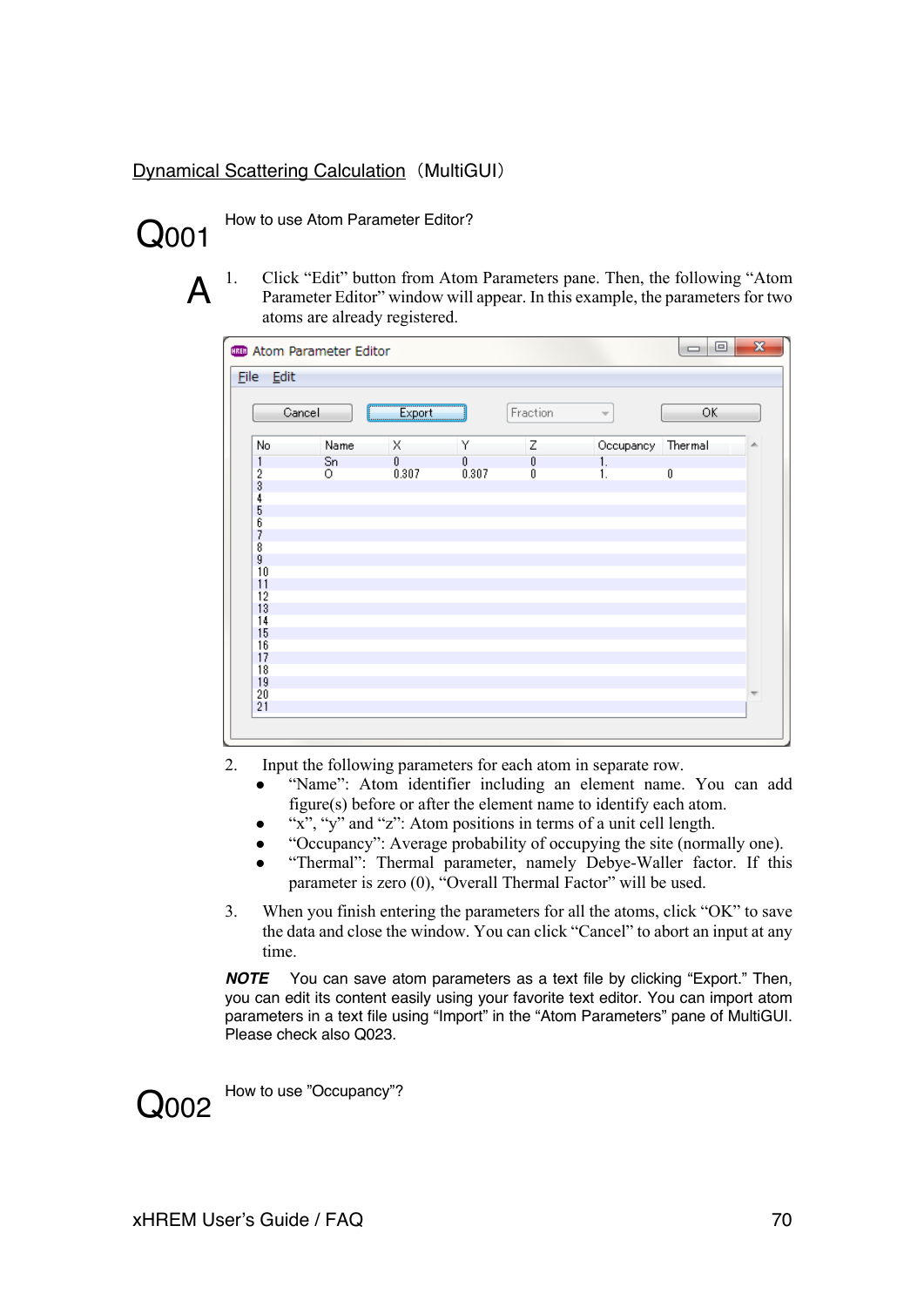

A "Occupancy" is a probability, with which the element occupy the site as an average over many unit cells. Since each element cannot occupy the site in fraction, occupancy is normally one (1). However, in a disordered structure, for example, a specific site will be occupied more than one element, and an occupancy of each element becomes less than one,

For a special atom position, the symmetry operation generates an atom at the original atom position. "Multiplicity" (the total number of symmetry-generated atoms at the same position) is automatically taken into account by xHREM, so you may not necessary to set "Occupancy" to 1/"Multiplicity" as sometime required by other software.

I saw the example, where an angle of lattice parameter is zero (o)…



A You can specify an angle in terms of cosine. Thus, zero means 90 degree. However, you should not mix a degree and cosine, so a mixed set of three angles, say 0, 0, 120 are not acceptable.

*TIPS* Cosine of the angle is used inside the program.



**Q004** How many phase gratings can we use?

A You can use up to 1000 different phase gratings. The sequence of the phase grating to be used in calculation will be easily is specified by using "PG Sequence Editor".



How many slices can we divide a unit cell (or a super-cell) into?<br> **Q005** 



Since the maximum different phase grating is 1000, you can divide the unit cell  $\mathbf{A}$  (your model structure) into 1000 slices.



How is a phase grating (transmission function) evaluated?



A A phase grating is directly evaluated by assigning a projected potential of the slice to a complex exponential function. Here, the direction of potential projection is not perpendicular to the slice, but along the incident beam direction.



Q007 calculation? How to specify the range of scattered waves to be included in the multislice



A The range of scattered waves included in the multislice iteration is specified by "Range" parameter of "Dynamical Calculation" pane of the Preferences window.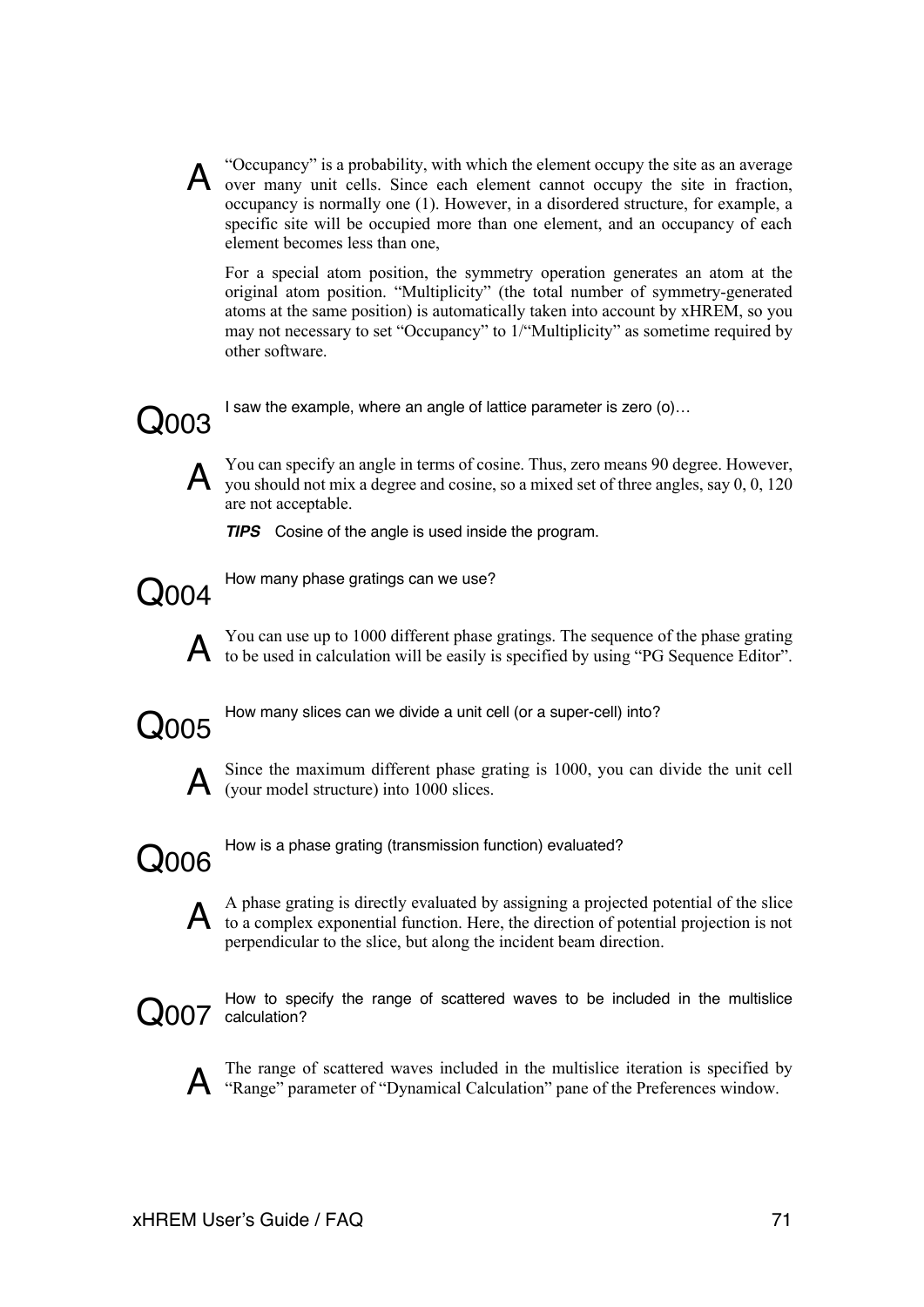COOO8 What is a slice thickness for [011] or [111] incidence?

A Normally, the slice thickness is measured perpendicular to the slice (this is a physical thickness of the slice). However, the length of a slice measured along the incident beam direction is more important from electron scattering point of view.

For example, the scattering conditions are different even for the same incident beam direction of  $[011]$ , when the incident surfaces is  $(001)$  or  $(011)$ . xHREM can handle such differences.

xHREM uses the slice that is always parallel to the entrance surface, but projects the potential along the incident beam direction.

If you are interested in knowing more details, please consult the paper: K. Ishizuka, *Acta Cryst.* A38 (1982) 773-779.



G<sub>009</sub> How to specify an incident beam direction?

An incident beam direction *t* is specified by three unit cell vectors in the real space as follows:  $t = d_1 a + d_2 b + d_3 c$ 

For example, the incident beam direction parallel to c-axis is defined as  $[0, 0, 1]$ . If the incident beam direction is not specified by a simple sum of three unit cell vectors, it is not a good condition to take an EM image.

*NOTE* In an experiment of electron diffraction, the incident beam direction may be specified by the Laue point, which corresponds to the Ewald sphere center projected on the observation diffraction plane.  $\overline{a}$ 

*TIPS* Given the incident beam directions specified in real and reciprocal unit cell

$$
t = d_1 a + d_2 b + d_3 c
$$
  
=  $\mathbf{r}_1 a^* + \mathbf{r}_2 b^* + \mathbf{r}_3 c^*$ 

each coefficient can be easily evaluated as follows:

$$
d_1 = ta^* = r_1 a^{*2} + r_2 b^* a^* + r_3 c^* a^*
$$
  

$$
r_1 = ta = d_1 a^2 + d_2 ba + d_3 ca
$$

 $O<sub>010</sub>$ 

Why is the incident beam direction with  $c=0$  not allowed?

**A** xHREM assumes that an incident surface is the (001) plane (the c-plane of an input unit cell). Thus, the incident beam direction with  $c=0$  means that the electron beam is parallel to an entrance surface, which is not occurred in practice.

*TIPS* You can specify an incident surface of the specimen, on which an electron beam impinges. Therefore, using xHREM it may become possible to treat a surface effect that is usually neglected by other programs.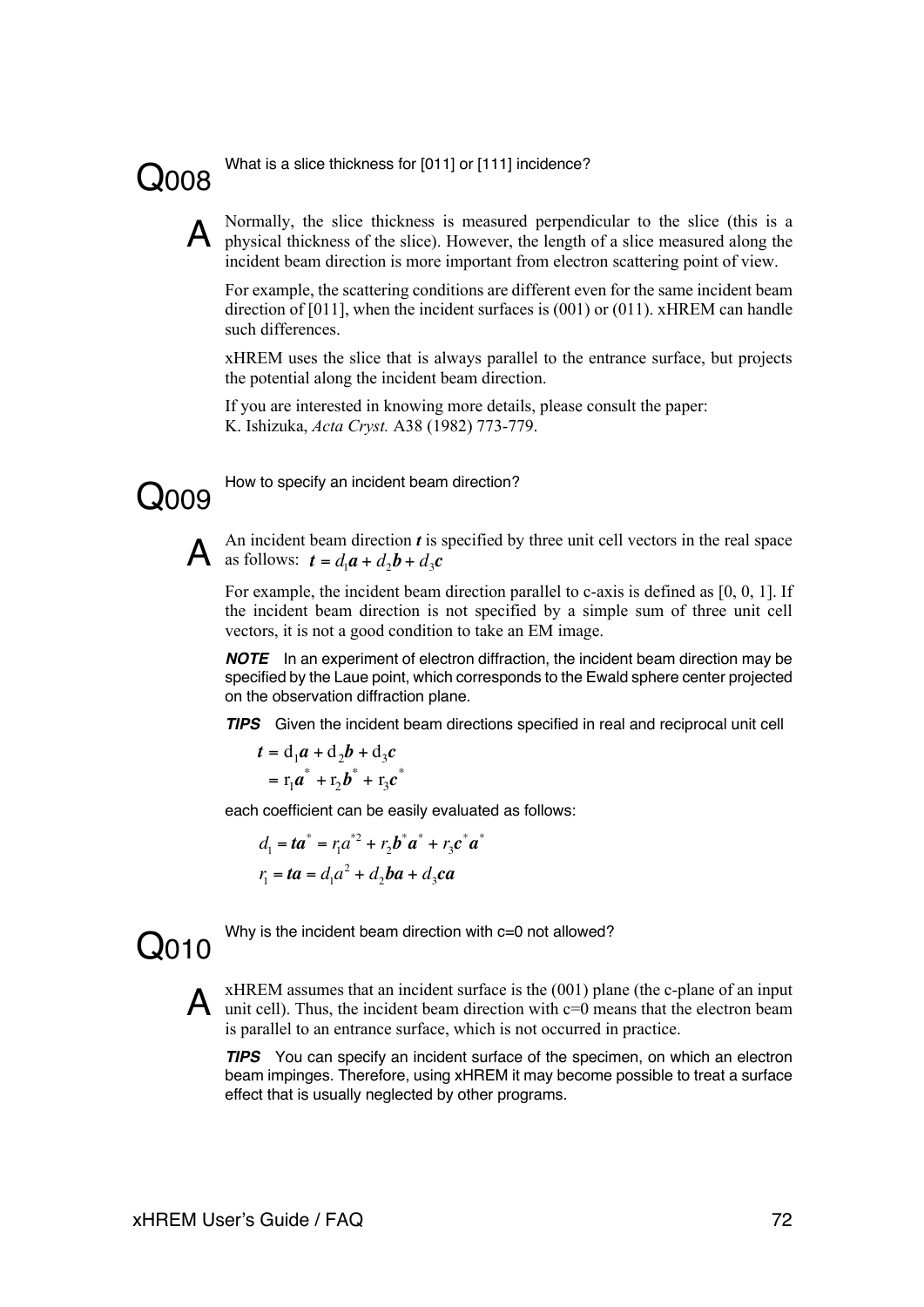# $Q<sub>011</sub>$

How to treat an incident beam direction with c=0?

A An incident beam direction with  $c=0$  in terms of an input unit cell is not accepted (see Q010). To handle this problem, you can transform the coordinate system from "Preferences" dialog under Edit menu, and make the entrance surface include the caxis.

MultiGUI takes care of all the necessary transformations, such as atomic coordinates, symmetry operations, an incident beam direction and so on, and creates a correct data set for calculation.



Q012 How is an atom scattering factor for electrons calculated?

A Atom scattering factor (ASF) can be chosen from the following two types in the "Atom Scattering Factor" pane of "Preferences".

*Doyle-Turner*: ASF for electrons is calculated from x-ray ASF using the following Mott's formula:

 $f_e(s) = 0.023934\{Z - f_x(s)\} / s^2$ ;  $s = \sin \theta / \lambda$ 

Here, x-ray ASF is approximated by a sum of Gaussians, whose coefficients are tabulated in *International Tables for x-ray Crystallography*, Vol. IV. It should be noted that Doyle-Turner ASF is valid only up to s=2.0.

*Weikenmeier-Kohl*: This form factor is valid also for high-angle scattering beyond  $s=2.0$ . Thus, this form factor can be used to estimate absorption potential due to thermal diffuse scattering (TDS).

 $O<sub>013</sub>$ 

Can we use scatter factor for ions?

A In principle, the answer is YES. However, the current GUI does not support such cases, and you have to modify manually the data (.DA1) created by MultuGUI. Please contact our user support for detailed steps.



How to specify a thermal factor (thermal vibration effect)?

A Effect of thermal vibration is taken into account by using a Debye-Waller thermal  $A$  factor.

- When you want to use a different thermal factor to each atom, you can specify each thermal factor at "Thermal" column of atom parameters.
- l When "Thermal" parameter of individual atom is zero, the thermal factor specified at "Overall Thermal Factor" will be applied to that atom,

*TIPS* For simplicity, you may want to use the same thermal factor for all the atoms in the model. In this case, specify the thermal factor in "Overall Thermal Factor" and leave blank (or set to zero) at "Thermal" column of each atom.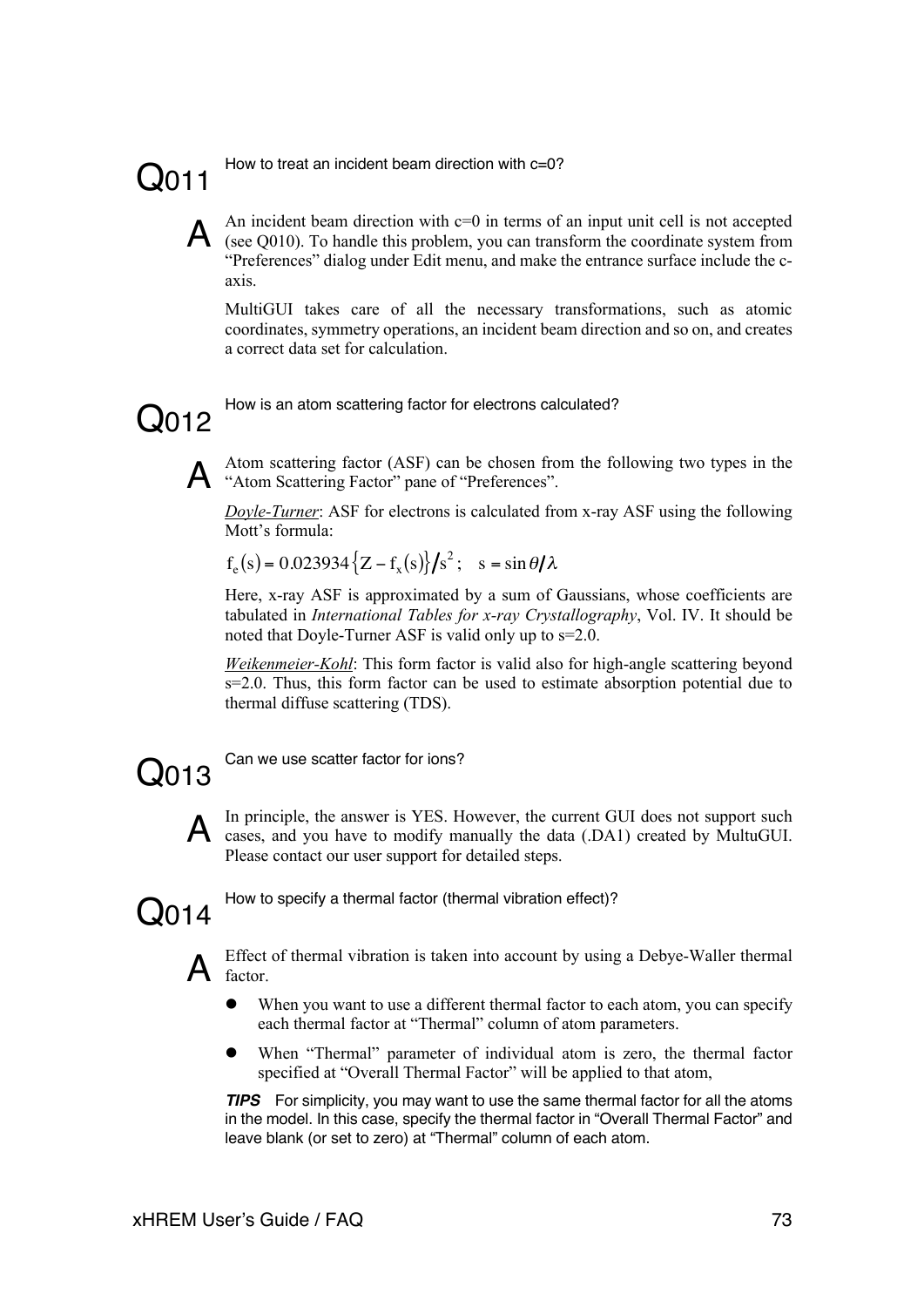

How does thermal factor affect an atomic scattering factor?<br>
Q015



A An atomic scattering factor (ASF) is attenuated by a Debye-Waller thermal factor B as a function of a scattering angle  $\theta$ :

$$
\exp\left\{-B \left(\frac{\sin\theta}{\lambda}\right)^2\right\}
$$

You may note that high-angle scattering is more affected by thermal vibration than low-angle scattering.



O016 How do we use "Unitary test"?

A Without absorption there is no decrease of electrons. Thus, the total sum of electron density distribution or electron diffraction distribution is always constant. However, if an enough scattering area is not included in scattering calculation, some electrons tends to scatter outside of the scattering area, and the total sum of diffracted electrons will decrease with a sample thickness. Therefore, Australian group introduced the Unitary Test to check calculation conditions for their reciprocalspace multislice formula.

However, xHREM uses the multislice formula (in mixed-space) based on Fast Fourier Transform (FFT), and thus the total sums of both electron density distribution and electron diffraction distribution are identical, and always equal to unity. Therefore, a usual way of Unitary Test has no meaning.

The Unitary Test of xHREM calculates the total sum of electron diffraction distribution excluding intensities at the outermost pixels. Therefore, if an enough scattering area is not included in scattering calculation, the total sum of scattering distribution will decrease with a sample thickness. However, since this attenuation is mild, the Limit of Unitary Test should be very close to one to make the test effective.

*NOTE* When you include absorption due to thermal diffuse scattering (TDS) using Weikenmeier-Kohl atomic scattering factors, a number of electrons will actually decrease due to absorption. Thus, if you don't set the Unitary Test limit sufficiently low, a computation will stop in the middle of multislice iteration (scattering calculation) owing to the Unitary Test.

O017 What kind of propagation function is used in calculation?



A xHREM uses the propagation function that corresponds to a spherical wave, not a propagation function with parabola approximation. If you are interested in knowing more details, please consult the paper: K. Ishizuka, *Acta Cryst.* A38 (1982) 773- 779.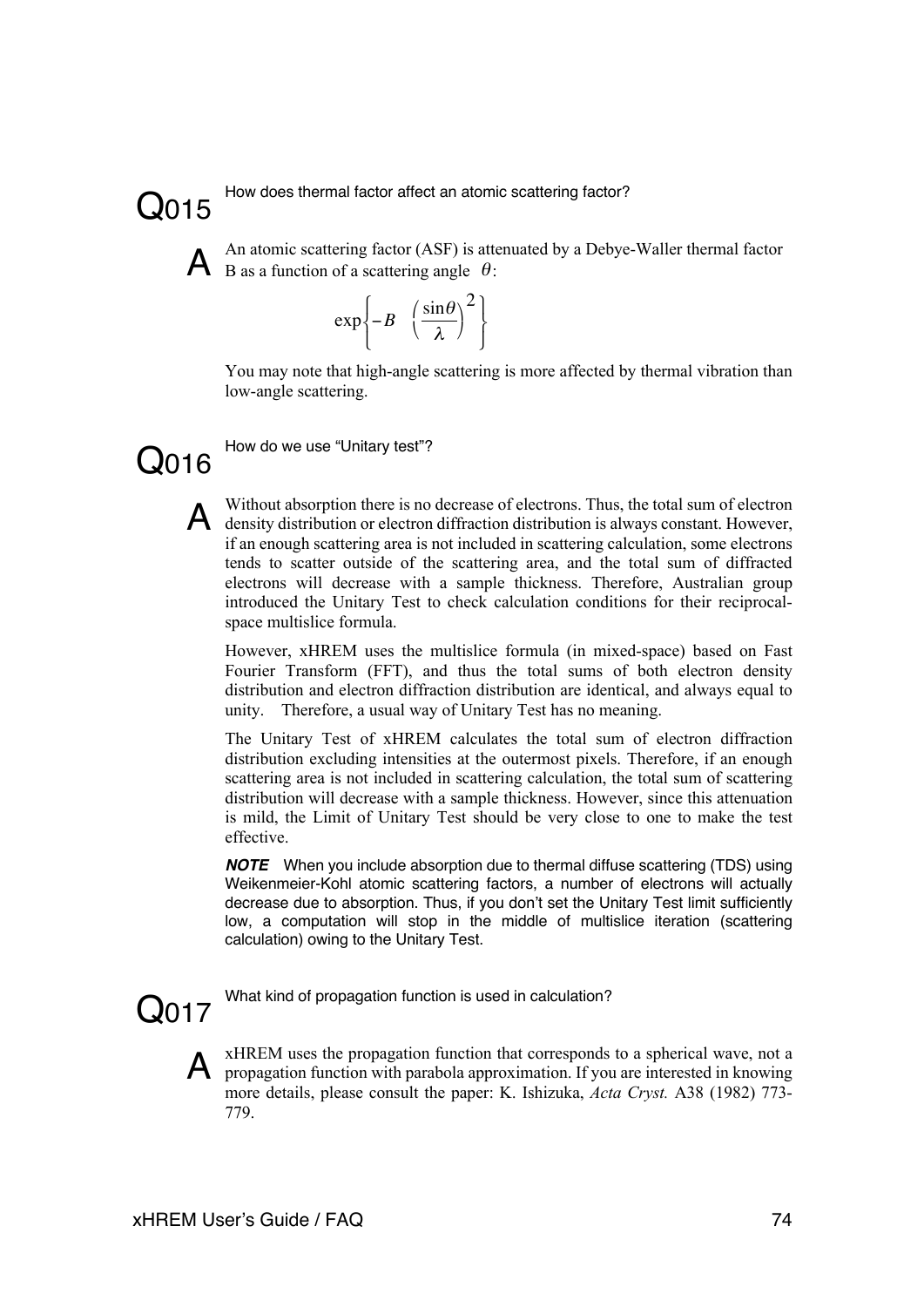Q018

What is three-dimensional effect?



A Three-dimensional effect is such that relative atom positions along the incident direction of an electron beam affect scattering intensity distribution,



How to include three-dimensional effect in multislice calculation?



A Three-dimensional effect may be included in multislice calculation, when relative atom positions along the incident direction of an electron beam are taken into account by dividing a unit cell (model structure) into a multiple slices.

*NOTE* How accurate the multislice formulation can take into account a threedimensional effect is still an open question.



G020 How to specify model symmetry (symmetry operations)?

A The way to specify symmetry operations follows the rule used in *International Tables for Crystallography*.

- $\bullet$  yxz components of symmetry operation will be separated by a comma (,).
- each symmetry operation will be separated by a semicolon (;).
- end of all the symmetry operation is a period (.).

Example: x, y, z; y, x, z+1/2.



Concept I can't read atom parameters from a text file.



Please make sure that you are specifying parameter entries in a correct order.



How to create an atom parameter file (text data)?<br> **Q022** 

A Input a name, coordinates  $(x, y, z)$ , occupancy and thermal factor for each atom in a single line using an editor or a word processor. A serial number can be added at the beginning of each line. Each parameter will be separated by a comma (,) or any number of spaces (blanks). Thus, you don't need to align the column position of each parameter.

| Example |       |       |                   |  |
|---------|-------|-------|-------------------|--|
| Name    |       | v     | Occupancy Thermal |  |
| Sn1     |       |       | 1 O               |  |
| ∩1      | 0.307 | 0.307 | 1 በ               |  |

*NOTE* Name should include an element name. You can add a number to the element name to distinguish different atoms of the same element.

Save a created data to a text file (sample-name.atm).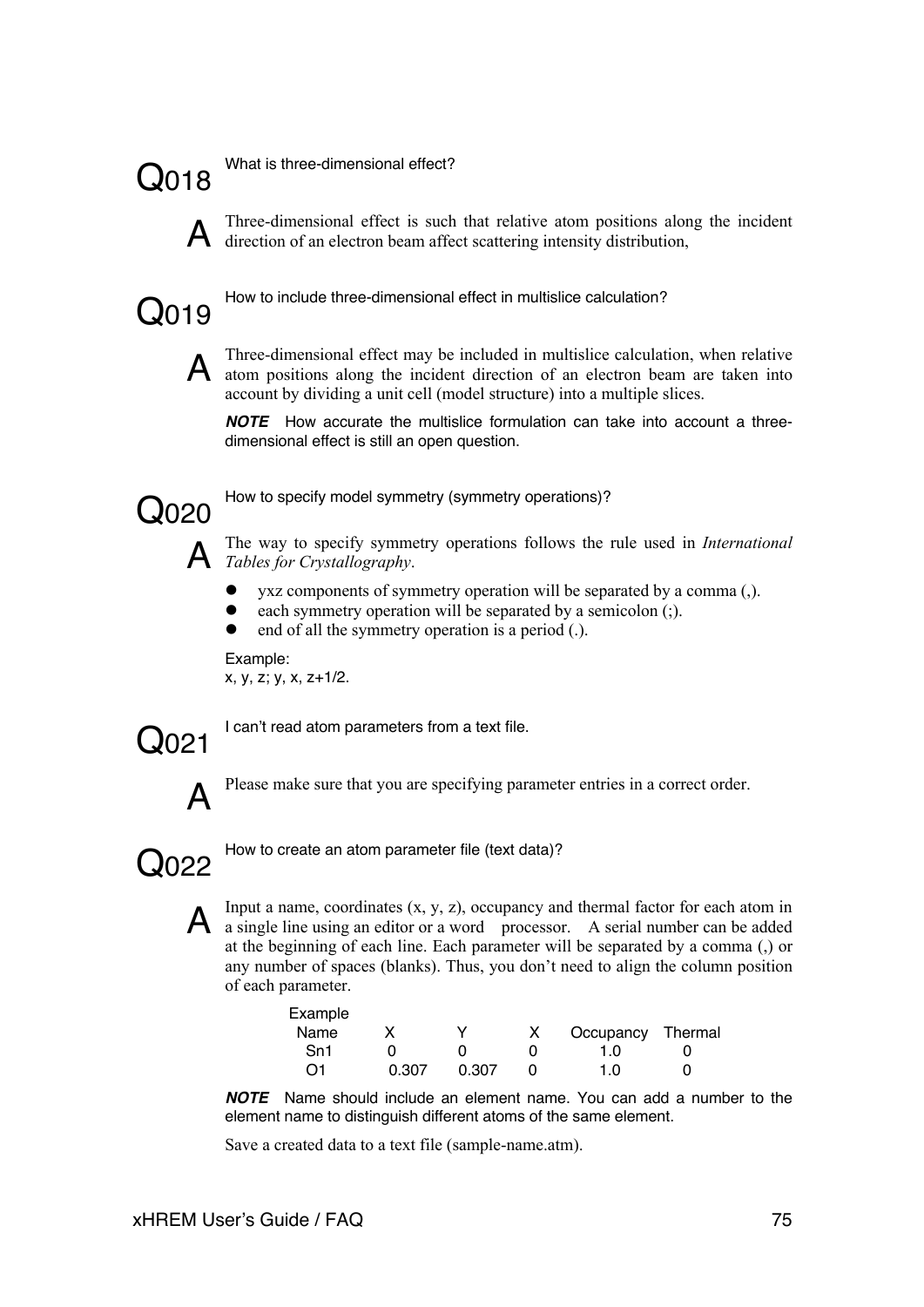

Q024

What is a format of atom parameter file (test data)?<br> **Q023** 

A  $\alpha$  Atom parameter file is a text file, each line of which contains a name, coordinates  $(x, y, z)$ , occupancy and thermal factor. A number can be added at the beginning of each line. Each parameter will be separated by a comma (,) or any number of spaces (blanks). Thus, you don't need to align the column position of each parameter.

The order of parameters in the text file may be arbitrary, since the order of parameters can be specified as shown below, when you read them.

| x<br>e<br><b>COD</b> Atom Parameter Importer                                              |                               |                 |        |  |  |  |  |
|-------------------------------------------------------------------------------------------|-------------------------------|-----------------|--------|--|--|--|--|
| Data Base<br>,,,,,,,,,,,,,,,,,,,,,,,,,,,,<br>Text Data<br>۰                               | Separator<br>Space(s)         | Comma           |        |  |  |  |  |
|                                                                                           | Atom Coordinates (XY,Z) Unit: | <b>Fraction</b> |        |  |  |  |  |
| Parameter Sequence:<br>$x_{x}$<br>Thermal<br>No.<br>Name<br>Occupancy<br>۰<br>۰<br>▼<br>۰ |                               |                 |        |  |  |  |  |
|                                                                                           |                               | Select          | Cancel |  |  |  |  |

Unit of the atom coordinates can be selected using Atom Coordinates Unit pulldown. This function is especially useful, when you create a atomic model using a third-party model building application.

How does an atomic potential contribute to a projected potential?

A When a whole unit cell is treated as a single slice (projection approximation), a whole atomic potential will be projected.

When a unit cell is divided into a multiple slices, in principle, only the part of potential belongs to a slice should be projected. However, xHREM will project the whole atomic potential to the slice, which the center of atom (atom coordinate) belongs to. In this way, we can use the projection theorem of Fourier transform to efficiently project an atom potential.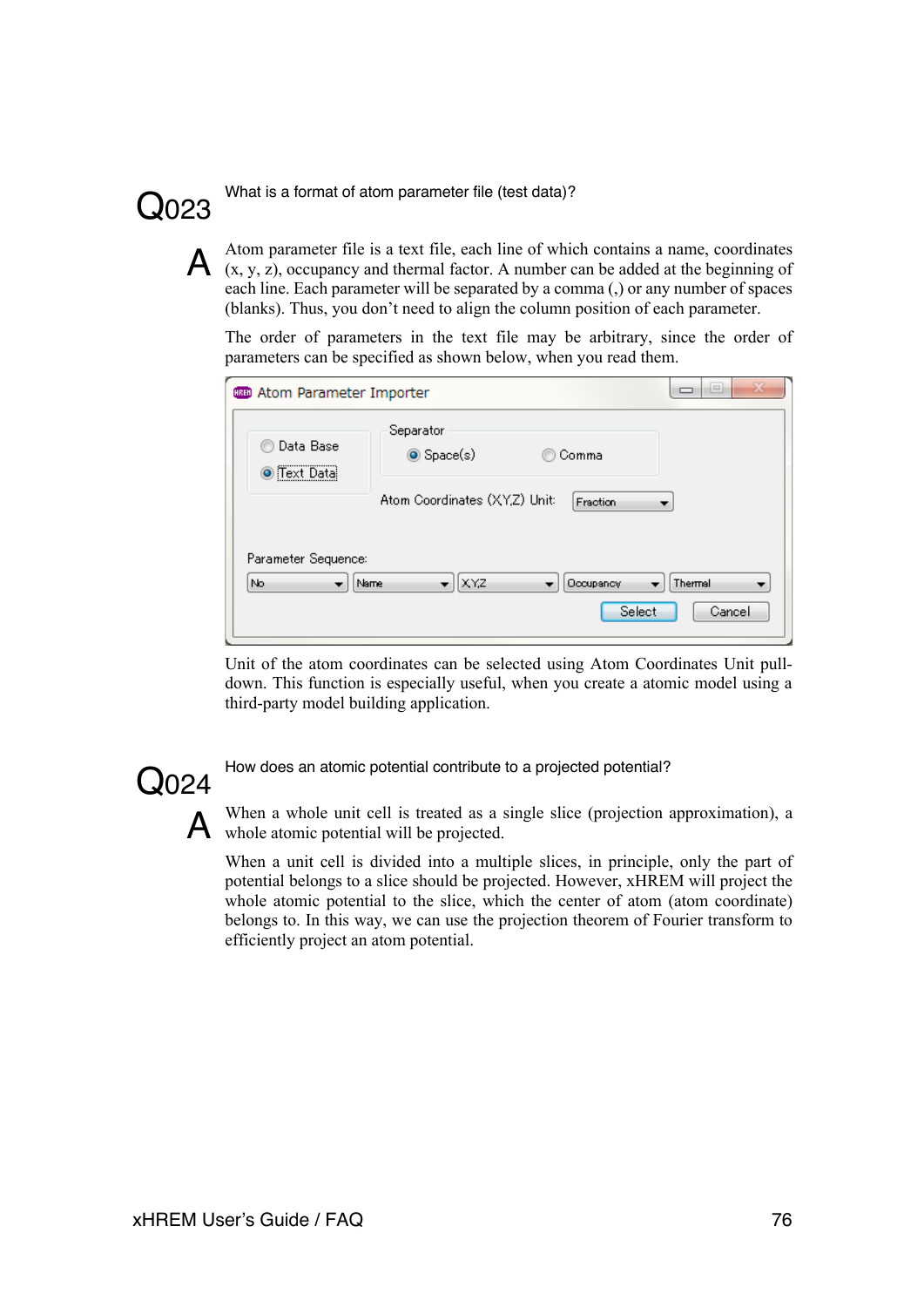### Image Calculation (ImageGUI)



Q101 My image does not show any contrast.



A Please check an aperture radius for image calculation. The smallest fringe spacing that will contribute to image formation depends on the unit (s or  $d^*$ ), which you can select from "Preferences" window. (Note:  $2s = d^*$ )

The smallest fringe spacing =  $1/2s = 1/d^*$ 

Especially, when you have forbidden reflections, please check whether allowed reflections are included within the aperture.

 $Q<sub>102</sub>$ 

Let me know the differences between Simulation Modes.



A Simulation Mode determines the way to treat partial coherence.<br>Using xHREM you can choose a commonly used technique using Envelope functions, or a more elaborate technique using Transmission Cross-coefficient (TCC).

The technique using TCC, except a small model, requires more computation time than the technique using Envelope functions.

Q103 When I select First Order (Envelope) from When I select "First Order (Envelope)" from Simulation Mode, I can get a correct



A In the case of "Second order (TCC)" the spatial frequencies of twice of the objective aperture radius will be included in image calculation. This is because interference terms between scattered waves that pass the objective aperture should be included in image calculation.

Thus, "Second order (TCC)" calculation requires the Fourier space that is twice of the aperture size, although "First Order (Envelope)" calculation requires the Fourier space that corresponds to the aperture size. Here, image calculation uses the same area (the same size of Fourier space) used by scattering calculation.

When the Fourier space used for image calculation is not enough, "Range" parameter of "Dynamical calculation" pane should be increased from the "Preferences" window of MultiGUI, and scattering calculation should be done again. The Fourier space used for image calculation cannot be modified by changing "Range" from the "Preferences" window of ImageGUI.

*Note* Except you don't specify an exceptionally small "Range" for scattering calculation, this situation will not occur.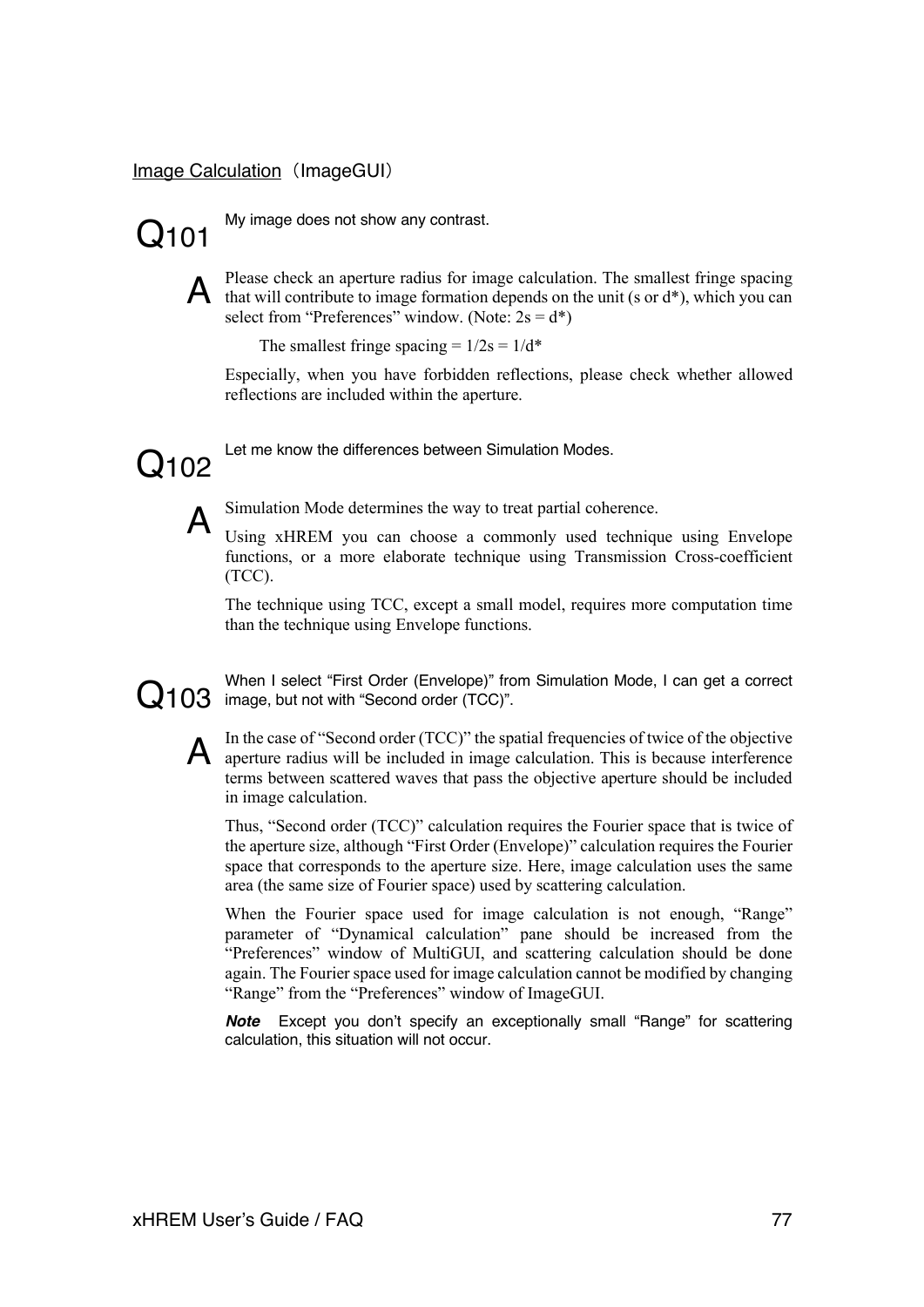# Dynamical Scattering Amplitude Output (DFOutGUI)



Why is a reflection specified using only two indexes? How can we relate these<br>Q201 indexes to a normal three-index system?



A Multislice calculation determines scattering amplitudes using two-dimensional slices (Phase Gratings). Thus, a wave function calculated is two-dimensional, and its Fourier transform is also two-dimensional. The two indexes specifies a reflection in 2D reciprocal space.

This 2D index can be converted to a normal 3D index by finding a relation between the 3D reciprocal lattice and the 2D reciprocal lattice. The same technique can be used to find a relation for Higher Order Laue Zone (HOLZ).



Q202 How is the phase displayed?

A All the phases are shifted by  $-\pi/2$ , and thus the phase of scattered wave from a thin sample corresponds to the phase of crystallographic structure factor (the phase thin sample corresponds to the phase of crystallographic structure factor (the phase of the incident wave is displayed as  $-\pi/2$ ).

In crystallography the phase of structure factor is zero or  $\pi$  for the structure that has a center of symmetry (Namely, the structure factor is real, and will be positive has a center of symmetry (Namely, the structure factor is real, and will be positive or negative value). xHREM makes the phase of scattered wave from a thin sample correspond to the phase of crystallographic structure factor.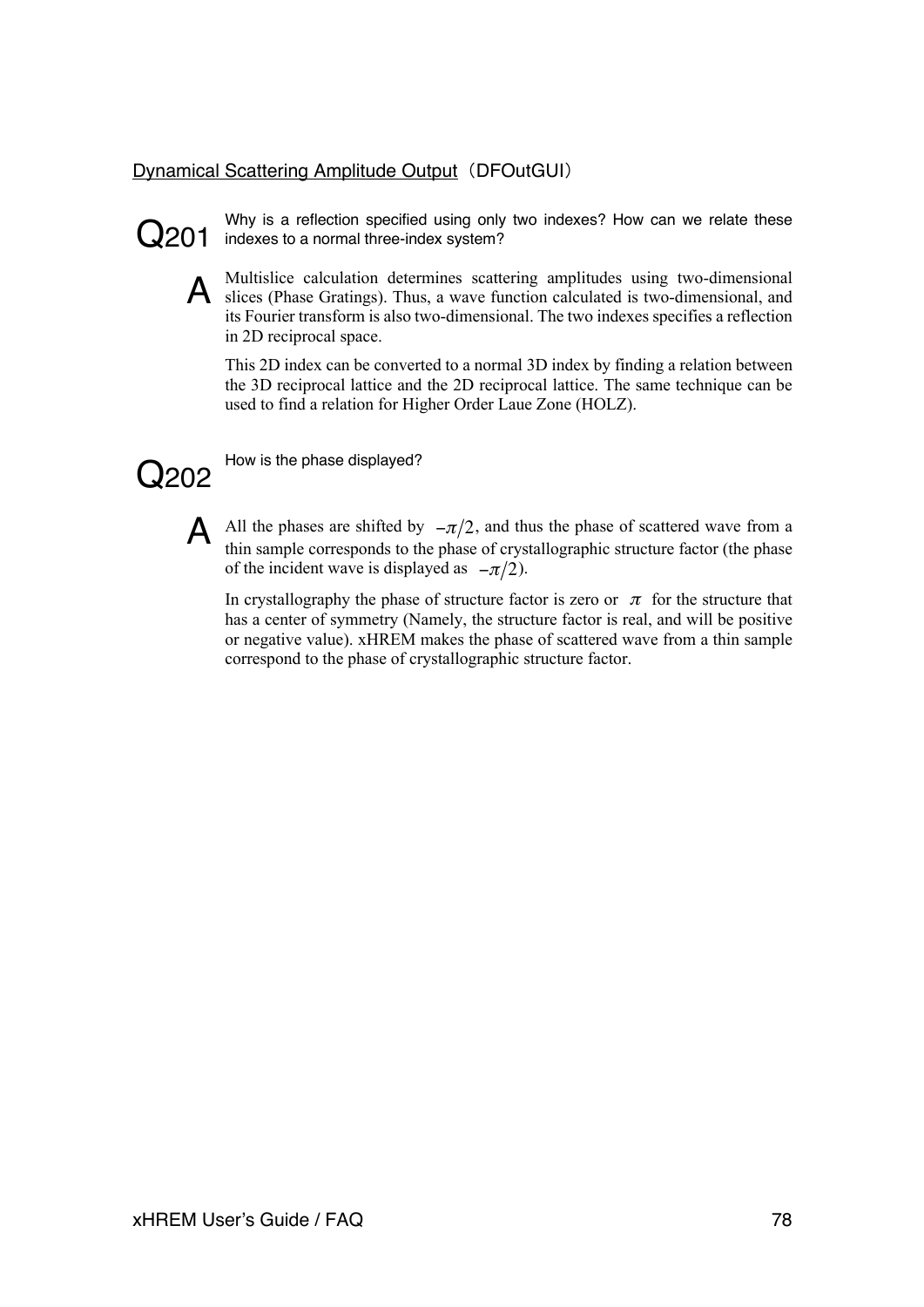# CBED Extension



High angle area is not displayed.



A The output range of CBED pattern is specified by "Range" of "Dynamical Structure Factor" in "Output Control" pane. Please check the unit (s ot d\*) and the specified output value.



Q302 Does HOLZ lines appear under the projection approximation?



A Yes, HOLZ lines will appear close to the correct positions even under the projection approximation. However, their intensities may not be accurate.



Can we calculate a Large-angle CBED (LACBED, Tanaka pattern)?



A In LACBED experiment, a sample is placed off the electron beam focus point. Then, only the transmitted beam selected by an aperture is recorded.

Since xHREM calculates a CBED pattern by creating the focused probe at the specimen entrance surface, LACBED cannot be obtained.



How can we improve HOLZ line accuracy?



A In order to get a fine HOLZ line, use a higher "Resolution" of "Calculation Control" of the CBED dialog. Please consult the CBED Manual for a calculation step for each resolution setting.

In order to obtain a CBED pattern with an accurate position and intensity of HOLZ lines, the 3D effect (see Q019) should be properly included. Thus, a unit cell should be divided into a multiple slices.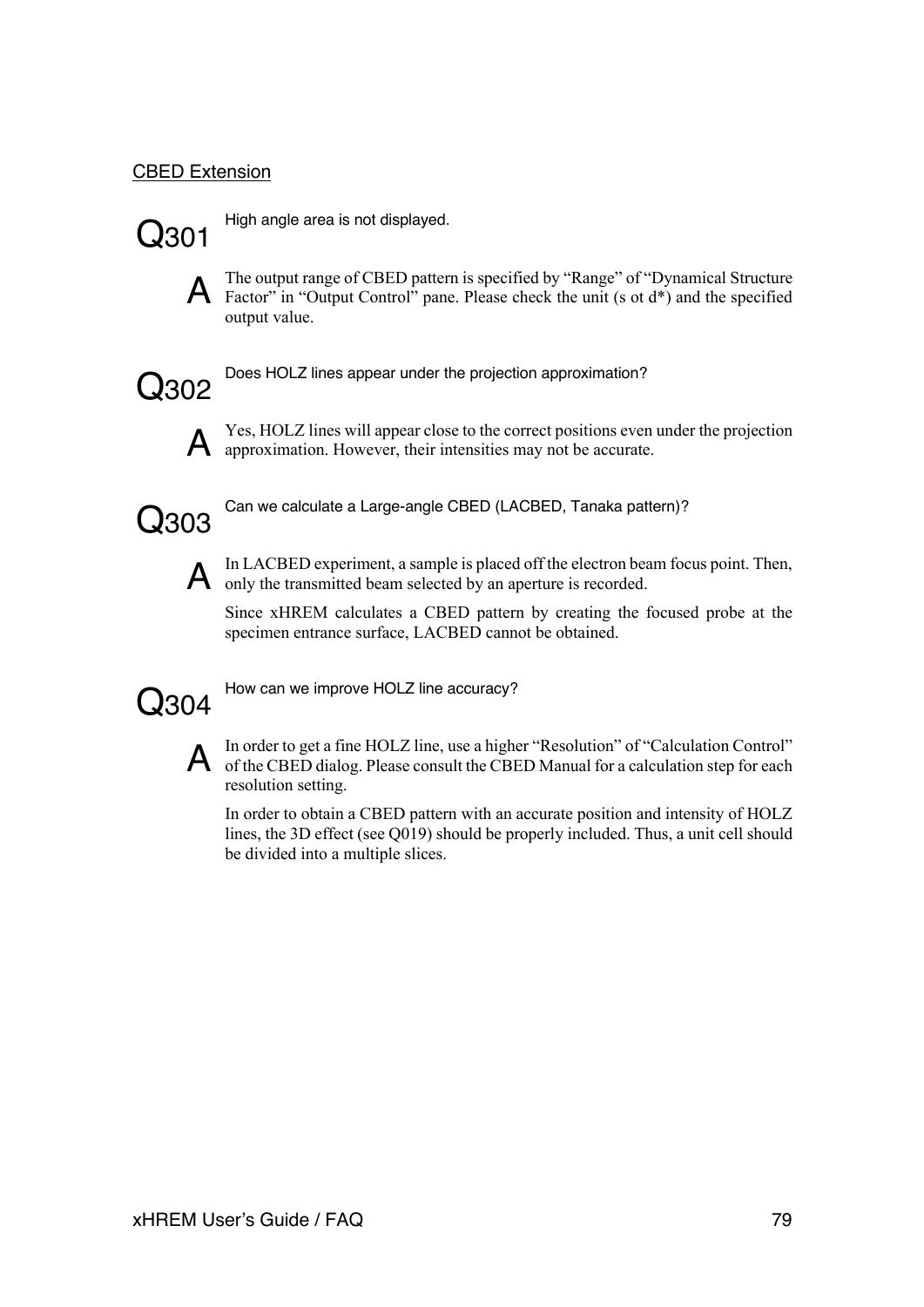### STEM Extension

An output from STEM image does not seem to represent a model structure.

A At first, check a projected model structure using Model Viewer (Model View of MultiGUI). If the projected model is displayed correctly, then check a scan step. If the scan step is larger than 0.3 A, you may not get a smoothed atomic structure.

*NOTE*: If a displayed projected model structure is not correct, even when input atom parameters and a selected space group are right, then the symmetry operations of the selected space group may be wrong. If you find such an error, please report your finding to our support.



 $\bigOmega_{402}$  How to select a super-cell size?

A The size of a super-cell determines a sampling interval of Fourier space (an inverse of scattering distribution). Therefore, a super-cell size of larger than 5 nm (scattering calculation step of less than 0.2 /nm) should be employed for a good simulation.

1. *Crystal model*

If a unit cell of the model is less than 5 nm, select "Standard" from "Super-cell size." Then, the input unit cell will be automatically repeated to create an approximately 5-nm super-cell. If a unit cell of the model is larger than 5 nm, select a size of supercell larger than the unit cell.

2. *Interface or a defect model*

Select an appropriate size of super-cell that is larger than the longer edge of the structure model. Other short direction will be automatically repeated to fill the selected super-cell.

3. *Model with no periodicity, such as a nano-particle*

Select an appropriate size of super-cell that can accommodate the whole model.



 $Q403$ <sup>Computation becomes extremely slow, when a model size becomes large.</sup>

A STEM calculation requires all the phase gratings at each scan point. Therefore, even when a part of phase gratings cannot be loaded into the mail memory (RAM), all the phase gratings should be read from an external memory for each scan points in the case of a large model. Since computation speed of a contemporary PC is astonishingly fast, a total computation time will be extremely deteriorated due to this data access.

To avoid this defect you have to install more RAM. If the total size of phase gratings becomes more than about 2GM, you may have to use the 64-bit version (*STEM Extension Pro*) that supports a 64-bit OS to handle more memory.